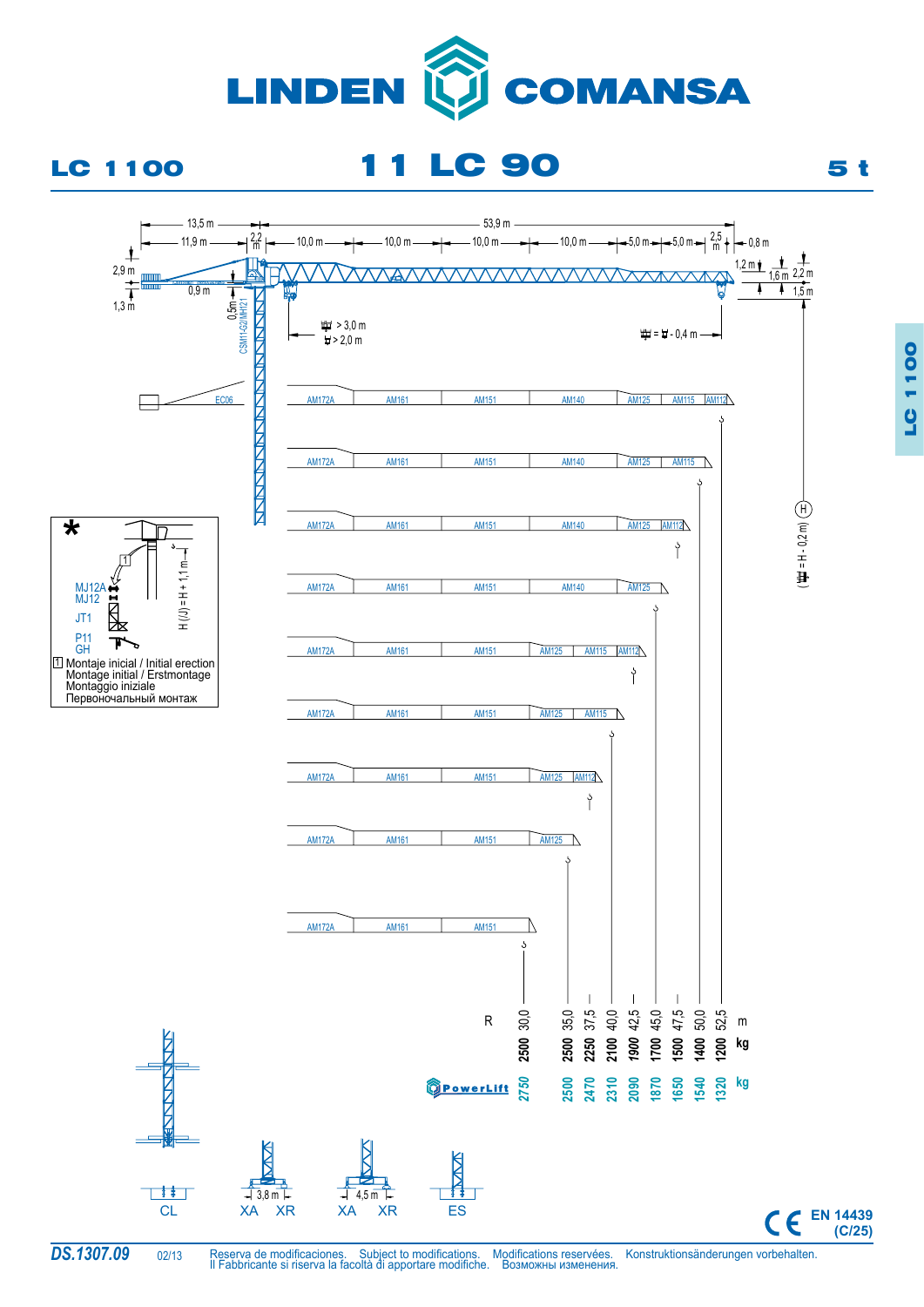|      | <b>DIAGRAMA DE CARGAS</b><br>Load chart / Diagramme de charges / Lastdiagramm / Diagramma di carico / Диаграмма распределения нагрузки |              |              |            |            |            |              |              |                 |              |              |              |              |              |              |              |                |                  |
|------|----------------------------------------------------------------------------------------------------------------------------------------|--------------|--------------|------------|------------|------------|--------------|--------------|-----------------|--------------|--------------|--------------|--------------|--------------|--------------|--------------|----------------|------------------|
| R(m) |                                                                                                                                        |              |              | ₩,         |            |            |              |              |                 |              |              |              | Å            |              |              |              |                |                  |
| 52,5 | 14,9<br>5000                                                                                                                           | 16<br>4580   | 18<br>3960   | 20<br>3460 | 22<br>3060 | 25<br>2590 | 25,6<br>2500 | 29,1<br>2500 | 32<br>2230      | 35<br>2000   | 37,5<br>1840 | 40<br>1700   | 42,5<br>1580 | 45<br>1470   | 47,5<br>1370 | 50<br>1280   | 52,5<br>1200   | m<br>kg          |
| 50,0 |                                                                                                                                        | 15,9<br>5000 | 18<br>4290   | 20<br>3760 | 22<br>3330 | 25<br>2820 | 27,4<br>2500 | 31,1<br>2500 | 32<br>2420      | 35<br>2180   | 37,5<br>2000 | 40<br>1850   | 42,5<br>1720 | 45<br>1600   | 47,5<br>1490 | 50,0<br>1400 | m<br>kg        |                  |
| 47,5 |                                                                                                                                        | 15,9<br>5000 | 18<br>4300   | 20<br>3770 | 22<br>3340 | 25<br>2830 | 27,4<br>2500 | 31,2<br>2500 | 32<br>2430      | 35<br>2180   | 37,5<br>2010 | 40<br>1860   | 42,5<br>1720 | 45<br>1610   | 47,5<br>1500 | m<br>kg      |                |                  |
| 45,0 |                                                                                                                                        | 16,6<br>5000 | 18<br>4530   | 20<br>3980 | 22<br>3530 | 25<br>2990 | 28<br>2580   | 28,6<br>2500 | 32,6<br>2500    | 35<br>2300   | 37,5<br>2120 | 40<br>1960   | 42,5<br>1820 | 45,0<br>1700 | m<br>kg      |              |                |                  |
| 42,5 |                                                                                                                                        |              | 17,1<br>5000 | 20<br>4130 | 22<br>3670 | 25<br>3120 | 28<br>2690   | 29,6<br>2500 | 33,7<br>2500    | 35<br>2400   | 37,5<br>2210 | 40<br>2040   | 42,5<br>1900 | m<br>kg      |              |              |                |                  |
| 40,0 |                                                                                                                                        |              | 17,5<br>5000 | 20<br>4240 | 22<br>3760 | 25<br>3200 | 28<br>2760   | 29<br>2630   | 30,2<br>2500    | 34,5<br>2500 | 37,5<br>2270 | 40,0<br>2100 | m<br>kg      |              |              |              |                |                  |
| 37,5 |                                                                                                                                        |              | 17,3<br>5000 | 20<br>4200 | 22<br>3730 | 25<br>3170 | 28<br>2730   | 29<br>2610   | 29,9<br>2500    | 34,3<br>2500 | 37,5<br>2250 | m<br>kg      |              | (1)<br>5     |              |              | $H = H - 0.4t$ |                  |
| 35,0 |                                                                                                                                        |              | 17,6<br>5000 | 20<br>4290 | 22<br>3810 | 25<br>3240 | 28<br>2800   | 29<br>2670   | 30,5<br>2500    | 35,0<br>2500 | m<br>kg      |              |              | 2,5          | ᄈ<br>Å       |              |                |                  |
| 30,0 |                                                                                                                                        |              | 17,2<br>5000 | 20<br>4140 | 22<br>3670 | 25<br>3120 | 28<br>2690   | 29,6<br>2500 | ${\sf m}$<br>kg |              |              |              |              |              |              |              |                | $\overline{(m)}$ |

 $\overline{a}$ 

## **Diagrama de cargas Powerlift** Load chart PowerLift / Diagramme de charges PowerLift / Lastdiagramm PowerLift / Diagramma di carico PowerLift / Диаграмма распределения нагрузки PowerLift

| R(m) |              |              |            | 単          |            |              |              |              |              |              |              | Å            |              |              |                          |                          |                                        |
|------|--------------|--------------|------------|------------|------------|--------------|--------------|--------------|--------------|--------------|--------------|--------------|--------------|--------------|--------------------------|--------------------------|----------------------------------------|
| 52,5 | 15,6<br>5000 | 18<br>4200   | 20<br>3680 | 22<br>3260 | 25<br>2760 | 26,9<br>2500 | 31,2<br>2500 | 32<br>2430   | 35<br>2180   | 37,5<br>2010 | 40<br>1860   | 42,5<br>1720 | 45<br>1610   | 47,5<br>1500 | 50<br>1410               | 52,5<br>1320             | m<br>kg                                |
| 50,0 | 16,7<br>5000 | 18<br>4580   | 20<br>4020 | 22<br>3570 | 25<br>3030 | 27<br>2740   | 28,9<br>2500 | 33,5<br>2500 | 35<br>2380   | 37,5<br>2190 | 40<br>2030   | 42,5<br>1880 | 45<br>1760   | 47,5<br>1640 | 50,0<br>1540             | m<br>kg                  |                                        |
| 47,5 | 16,0<br>5000 | 18<br>4600   | 20<br>4040 | 22<br>3580 | 25<br>3040 | 27<br>2750   | 29,0<br>2500 | 33,7<br>2500 | 35<br>2390   | 37,5<br>2200 | 40<br>2040   | 42,5<br>1890 | 45<br>1760   | 47,5<br>1650 | m<br>kg                  |                          |                                        |
| 45,0 |              | 17,6<br>5000 | 20<br>4280 | 22<br>3800 | 25<br>3230 | 27<br>2920   | 30<br>2540   | 30,4<br>2500 | 35,3<br>2500 | 37,5<br>2330 | 40<br>2160   | 42,5<br>2000 | 45,0<br>1870 | m<br>kg      |                          |                          |                                        |
| 42,5 |              | 18,2<br>5000 | 20<br>4460 | 22<br>3960 | 25<br>3380 | 27<br>3060   | 30<br>2660   | 31,4<br>2500 | 36,5<br>2500 | 37,5<br>2420 | 40<br>2250   | 42,5<br>2090 | m<br>kg      |              |                          |                          |                                        |
| 40,0 |              | 18,6<br>5000 | 20<br>4580 | 22<br>4080 | 25<br>3480 | 27<br>3150   | 30<br>2750   | 32<br>2520   | 32,2<br>2500 | 37,4<br>2500 | 40,0<br>2310 | m<br>kg      | (t)          |              | <b><u>OPowerLift</u></b> |                          |                                        |
| 37,5 |              | 18,5<br>5000 | 20<br>4540 | 22<br>4040 | 25<br>3440 | 27<br>3120   | 30<br>2720   | 31,9<br>2500 | 37,1<br>2500 | 37,5<br>2470 | m<br>kg      |              | 5            | Ħ,           |                          | $+10%$<br>╼<br>$-48.041$ |                                        |
| 35,0 |              | 18,9<br>5000 | 20<br>4660 | 22<br>4150 | 25<br>3540 | 27<br>3210   | 30<br>2800   | 32,6<br>2500 | 35,0<br>2500 | m<br>kg      |              |              | 2,5          | Å            |                          |                          |                                        |
| 30,0 |              | 18,4<br>5000 | 20<br>4520 | 22<br>4020 | 25<br>3420 | 27<br>3100   | 29,6<br>2750 | m<br>kg      |              |              |              |              |              |              |                          |                          | $\overline{(\mathsf{m})}^{\mathsf{p}}$ |

## **MECANISMOS**

Mechanisms / Mécanismes / Antriebe / Meccanismi / Механизмы



02/13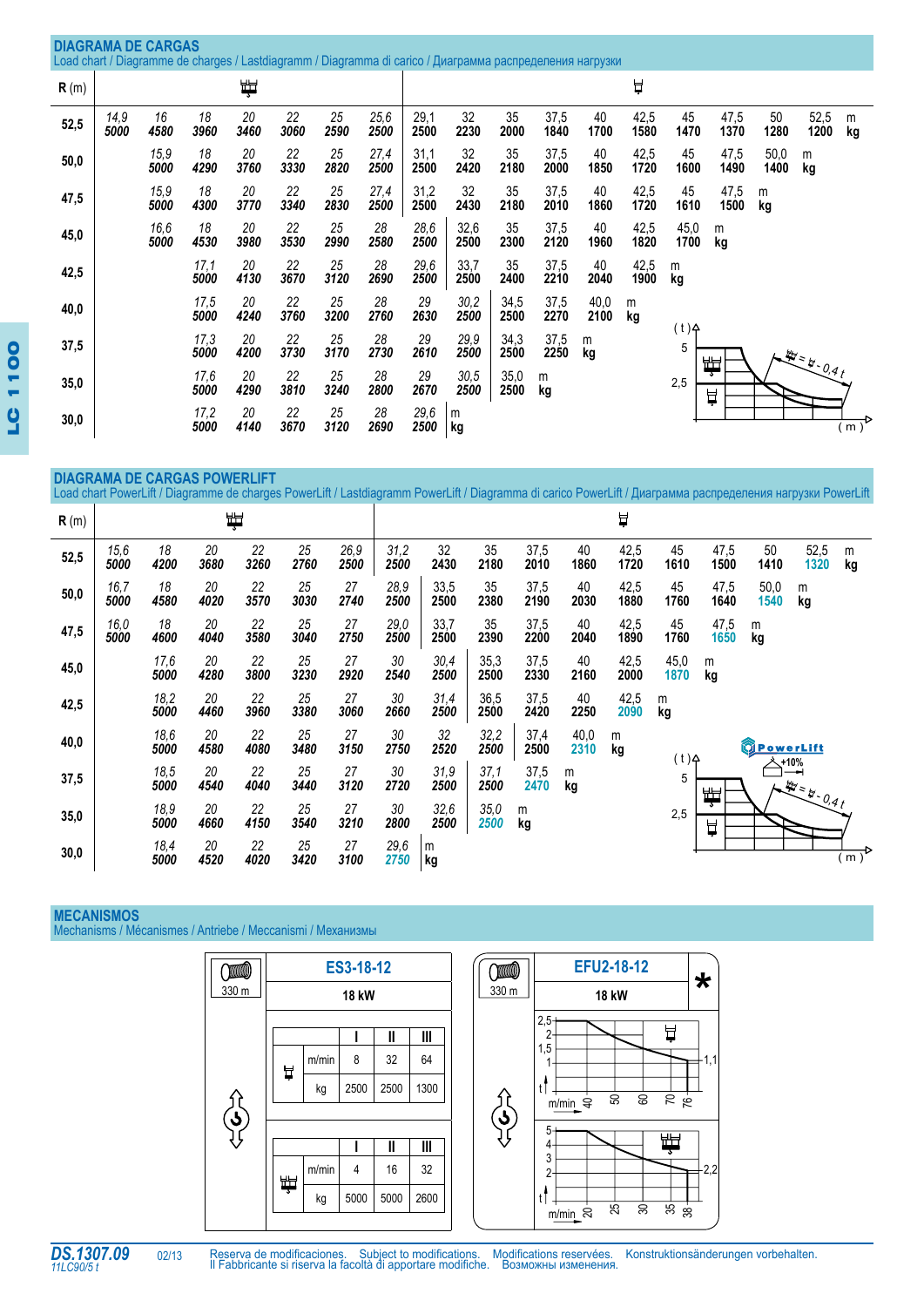



LC 1100

 $\overline{0}$ 

1100

|  | $H = H + 0.2 m$<br>H = H |  |
|--|--------------------------|--|
|  | $H = H$<br>H = H - 0.2 m |  |
|  |                          |  |

| Z máx. | En servicio / In operation / $xR2H$ 43 t<br>En service / In Betrieb / In $xR2H$<br>servizio / При работе                   | XR3H51t             |
|--------|----------------------------------------------------------------------------------------------------------------------------|---------------------|
|        | Fuera de servicio / Out<br>of service / Hors service<br>/ Ausser Betrieb / Fuori<br>servizio / В стационарном<br>СОСТОЯНИИ | XR2H42 t<br>XR3H75t |
|        |                                                                                                                            |                     |

## **Grúa arriostrada**

Braced crane / Grue à entretoisement / Abgespannter Kran / Gru ancorata / Наращиваемый кран



 $\overline{1}$ 





**Grúa trepadora**

4

5

Internal climbing crane / Grue avec cage de télescopage intérieure / Kran mit klettern im Gebäude / Gru in rampante in cavedio / Монтажная клеть





Otras zonas de viento, alturas superiores, arriostramientos o trepado interno consultar / Other wind zones , additional hook heights, tie frames or internal climbing on request / Autres zones de vent, des hauteurs supplémentaires, entretoisements où grues avec cage de télescopage intérieure, sur demande / Andere Windzonen, weitere Hakenhöhen, Abspannungen zum Gebäude oder Klettern im Gebäude auf Anfrage / Per zone con velocità del vento particolari, altezze superiori, ancoraggi o rampante in cavedio, consultare il fabbricante / При других ветренных зонах, при бóльшой высоте, привязках к зданию или наращивании крана внутри здания проконсультируйтесь с нами



02/13

Reserva de modificaciones. Subject to modifications. Modifications reservées. Konstruktionsänderungen vorbehalten. Il Fabbricante si riserva la facoltà di apportare modifiche. Возможны изменения.